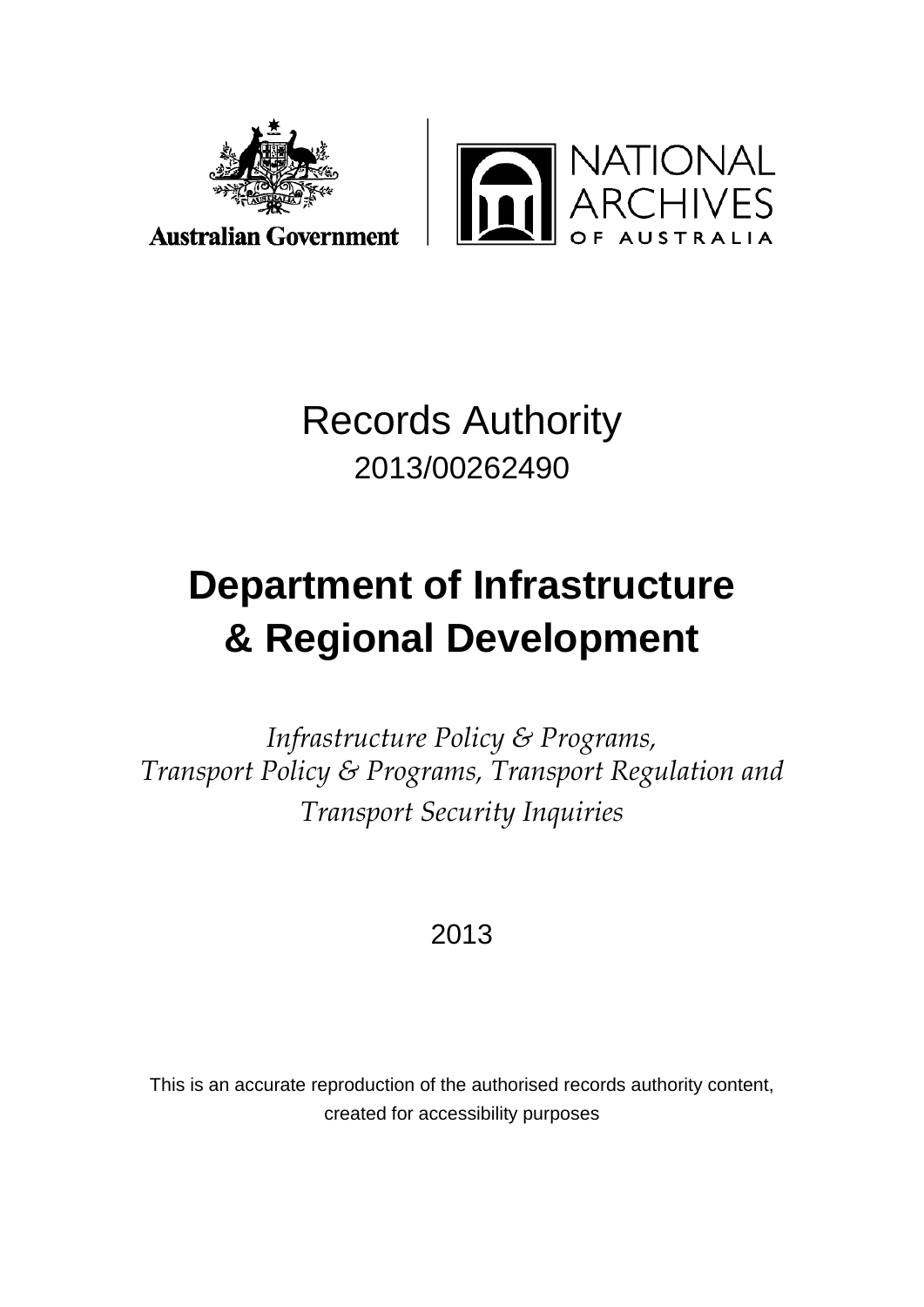### **CONTENTS**

| $\overline{\mathbf{3}}$    |
|----------------------------|
|                            |
|                            |
| $\overline{\phantom{0}}$ 5 |
|                            |
|                            |
| 12                         |
| 15                         |

© Commonwealth of Australia 2013

This work is copyright. Apart from any use as permitted under the *Copyright Act 1968,* no part may be reproduced by any process without prior written permission from the National Archives of Australia. Requests and inquiries concerning reproduction and rights should be directed to the Publications Manager, National Archives of Australia, PO Box 7425, Canberra Business Centre ACT 2610, Australia.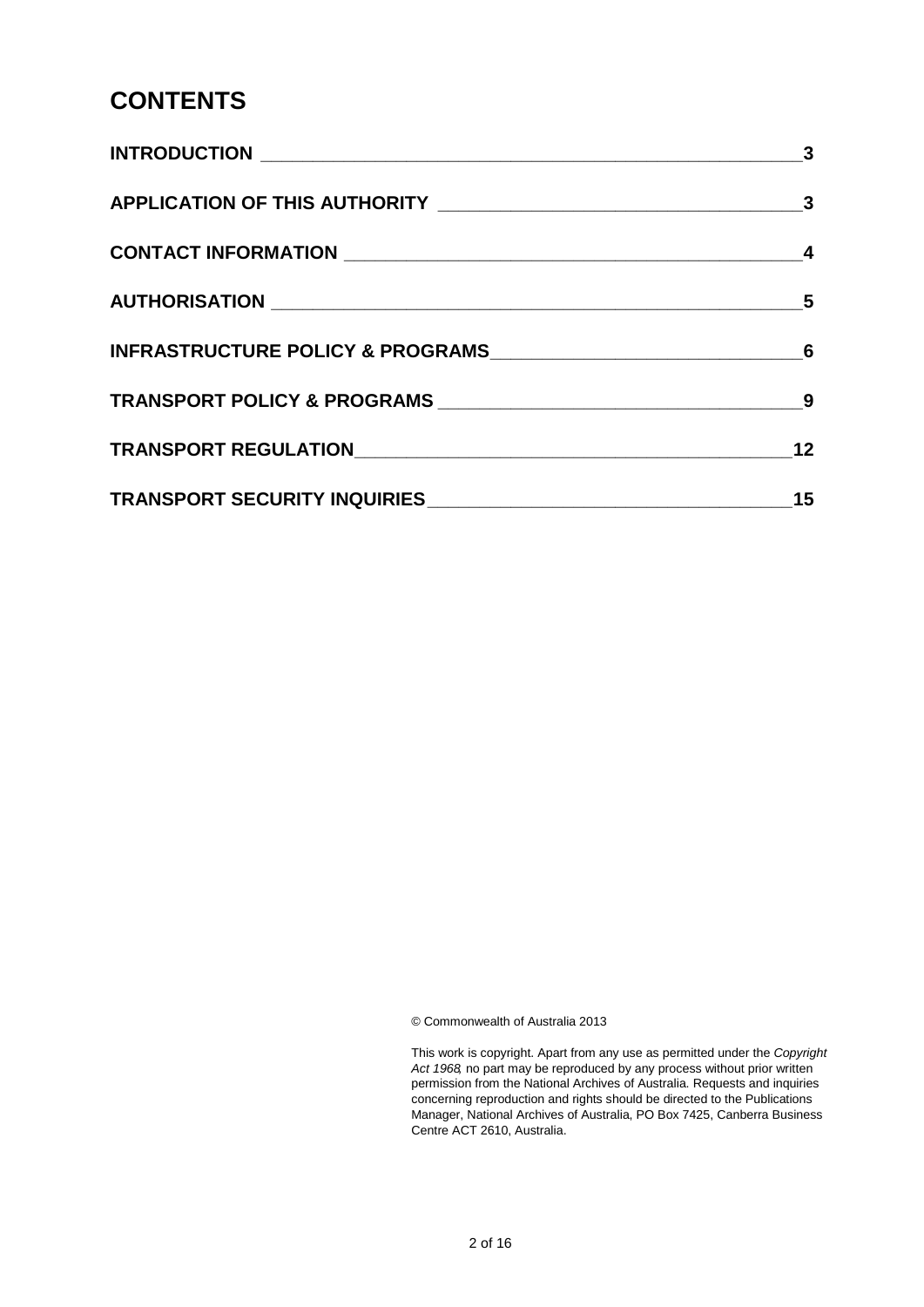# <span id="page-2-0"></span>**INTRODUCTION**

The Department of Infrastructure and Regional Development and the National Archives of Australia have developed this Records Authority to set out the requirements for keeping or destroying records for the business areas of Infrastructure Policy & Programs, Transport Policy & Programs, Transport Regulation and Transport Security Inquiries. It represents a significant commitment on behalf of the Department to understand, create and manage the records of its activities.

This Authority is based on the identification and analysis of the business of the Department of Infrastructure and Regional Development. It takes into account the agency's legal and organisational records management requirements, and the interests of stakeholders, the agency and the National Archives of Australia.

The Authority sets out those records that need to be retained as national archives and specifies the minimum length of time that temporary records need to be kept. This Authority gives the Department of Infrastructure and Regional Development permission under the *Archives Act 1983*, for the destruction of the temporary records described after the minimum retention period has expired. Retention periods for these temporary records are based on: an assessment of business needs; broader organisational accountability requirements; and community expectations, and are approved by the National Archives of Australia on the basis of information provided by the agency.

As changes in circumstances may affect future records management requirements, the periodic review of this Authority is recommended. All amendments must be approved by the National Archives.

# <span id="page-2-1"></span>**APPLICATION OF THIS AUTHORITY**

1. This Authority replaces the following classes in Records Authority 2004/00616220 issued to the Department of Transport and Regional Services in 2005: 9417-9544, 9575-9576, 9581-9583, 9590, 9594- 9596, 9610, 9611 and 9623-9703, excluding class 9630. These classes have been superseded and cannot be applied to further records after the issue of this authority.

This authority partially supersedes the following classes in Records Authority 2004/00616220 issued to the Department of Transport and Regional Services in 2005: 9545-9572, 9577-9580, 9584-9589, 9591-9593 and 9597-9608. These classes cannot be used for Department of Infrastructure and Regional Development records after the date of issue of this Authority.

Where retention periods have increased, records previously identified for destruction will need to be kept until the revised minimum retention period is reached.

- 2. This Authority is to be used to determine how long records must be kept. Records are matched to the relevant core business and records class in the Authority.
	- Where the minimum retention period has expired and the records are not needed for agency business they should be destroyed as authorised in this Authority.
	- Records that have not reached the minimum retention period must be kept until they do.
	- Records that are identified as Retain as National Archives (RNA) are to be transferred to the National Archives of Australia for preservation.
	- 3. This Authority should be used in conjunction with general records authorities such as:
	- the Administrative Functions Disposal Authority (AFDA) and/or AFDA Express issued by the National Archives to cover business processes and records common to Australian Government agencies;
	- General Records Authority (31) For source (including original) records that have been copied, converted or migrated.
- 4. The Normal Administrative Practice (NAP) provision of the *Archives Act 1983* gives agencies permission to destroy certain records without formal authorisation. This usually occurs where records are duplicated, facilitative or for short-term use only. NAP does not replace arrangements agreed to in this Authority but can be used as a tool to assist in identifying records for destruction together with an agency's Records Authority or Authorities, and with AFDA and AFDA Express. The National Archives recommends that agencies develop and implement a Normal Administrative Practice policy. Advice and guidance on destroying records as a normal administrative practice and on how to develop an agency NAP policy is available from the National Archives' website at **[www.naa.gov.au](http://www.naa.gov.au/)**.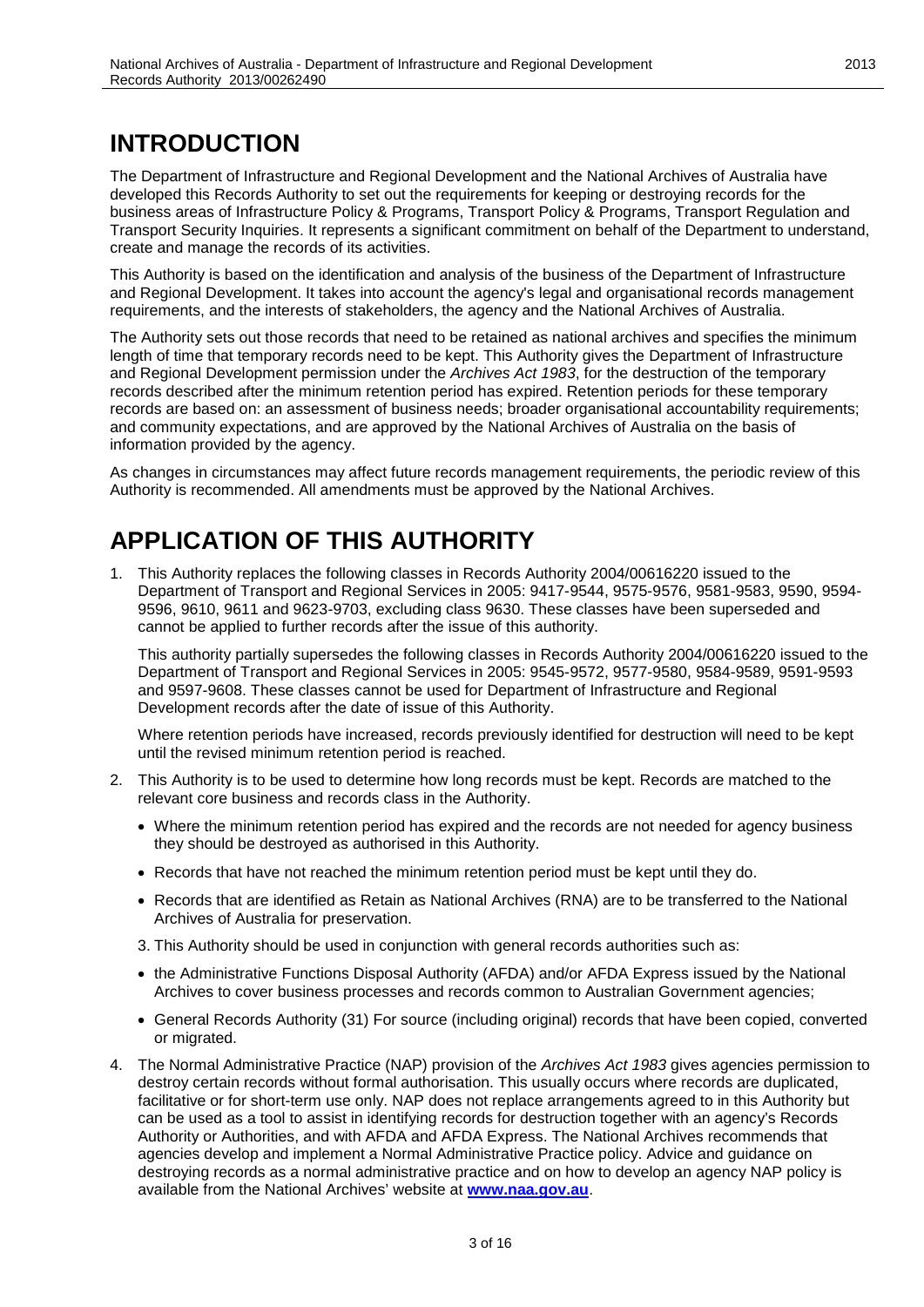- 5. Records that are reasonably likely to be needed as evidence in a current or future judicial proceeding or are subject to a request for access under the *Archives Act 1983,* the *Freedom of Information Act 1982* or any other relevant Act must not be destroyed until the action has been completed.
- 6. Records subject to a disposal freeze must not be destroyed until the freeze has been lifted. Further information about disposal freezes and whether they affect the application of this Authority is available from the National Archives website at **[www.naa.gov.au](http://www.naa.gov.au/)**.
- 7. Where the method of recording information changes (for example from a manual system to an electronic system, or when information is migrated from one system to a new system) this Authority can still be applied, providing the records document the same core business. The information must be accessible for the period of time prescribed in this Authority. The Department of Infrastructure and Regional Development will need to maintain continuing access to the information, including digital information, for the periods prescribed in this records authority or until the information is transferred into the custody of the National Archives.
- 8. In general, retention requirements indicate a minimum period for retention. The Department of Infrastructure and Regional Development may extend minimum retention periods if it considers that there is an administrative need to do so, without further reference to the National Archives. Where the Department of Infrastructure and Regional Development believes that its accountability will be substantially compromised because a retention period or periods are not adequate, it should contact the National Archives for review of the retention period.
- 9. Records coming within 'Retain as national archives' classes in this Authority have been determined to be part of the archival resources of the Commonwealth under Section 3C of the *Archives Act 1983*. The determination of Commonwealth records as archival resources of the Commonwealth obliges agencies to transfer the records to the Archives when they cease to be current and, in any event, within 15 years of the records coming into existence, under Section 27 of the *Archives Act 1983*.
- 10. Records in the care of agencies should be appropriately stored, managed and preserved. Agencies need to meet this obligation to ensure that the records remain authentic and accessible over time. Under Section 31 of the *Archives Act 1983*, access arrangements are required for records that become available for public access including those records that remain in agency custody.
- 11. Appropriate arrangements should be made with the National Archives when records are to be transferred into custody. The National Archives accepts for transfer only those records designated as national archives.
- 12. Advice on how to use this Authority is available from the Department of Infrastructure and Regional Development records manager. If there are problems with the application of the Authority that cannot be resolved, please contact the National Archives.

### <span id="page-3-0"></span>**CONTACT INFORMATION**

For assistance with this authority or for advice on other records management matters, please contact the National Archives' Agency Service Centre.

| Queen Victoria Terrace            | Tel:   | $(02)$ 6212 3610         |
|-----------------------------------|--------|--------------------------|
| Parkes ACT 2600                   | Fax:   | $(02)$ 6212 3989         |
| PO Box 7425                       | Email: | recordkeeping@naa.gov.au |
| Canberra Business Centre ACT 2610 |        | Website: www.naa.gov.au  |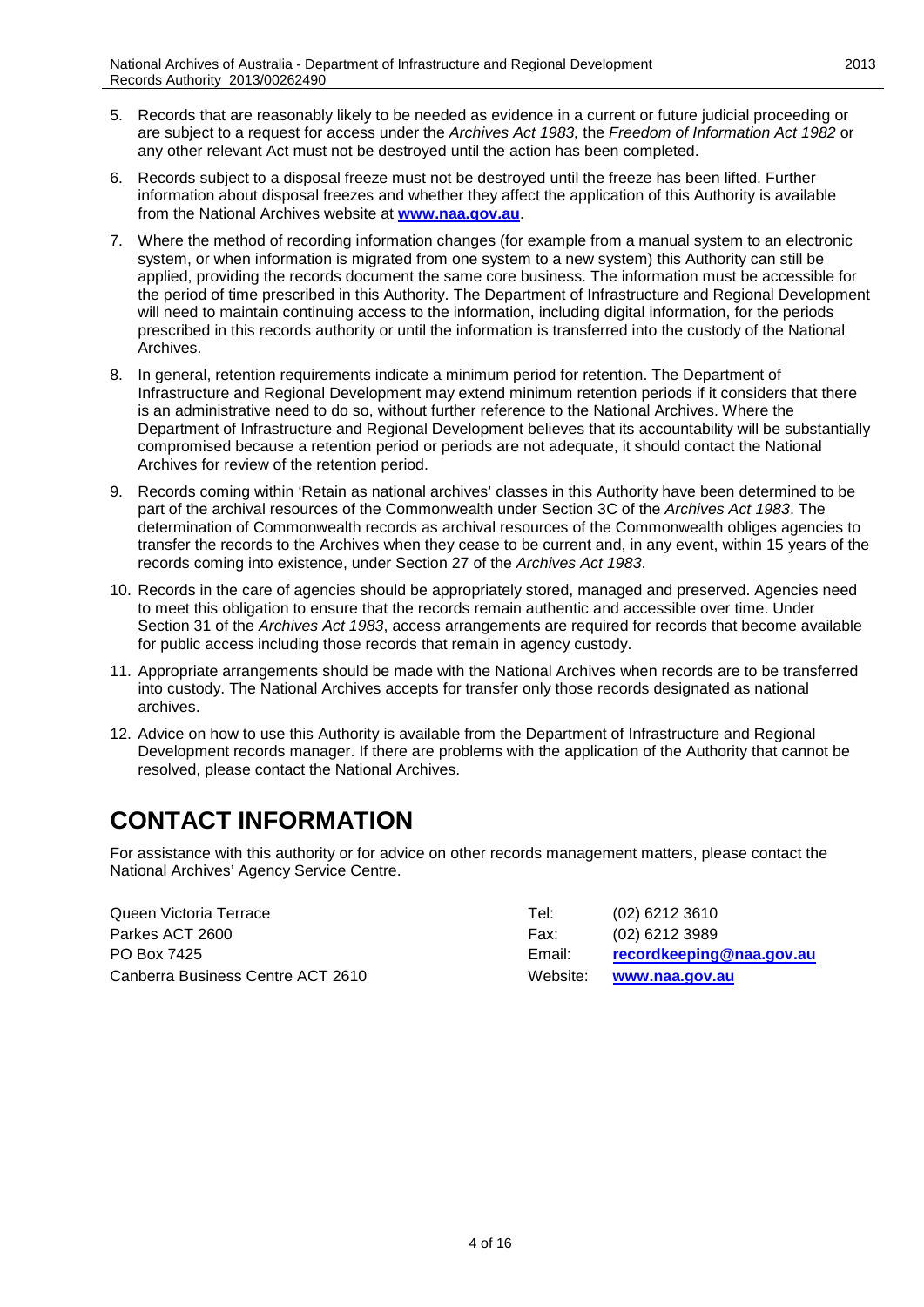## <span id="page-4-0"></span>**AUTHORISATION**

#### **RECORDS AUTHORITY 2013/00262490**

| Person to whom notice of<br>authorisation is given: | Mr Mike Mrdak<br>Secretary<br>Department of Infrastructure and Regional<br>Development<br>111 Alinga Street<br>Canberra, ACT, 2601 |
|-----------------------------------------------------|------------------------------------------------------------------------------------------------------------------------------------|
|                                                     |                                                                                                                                    |

| <b>Purpose:</b>     | Authorises arrangements for the disposal of records in accordance with<br>Section 24(2)(b) of the Archives Act 1983                                                                             |
|---------------------|-------------------------------------------------------------------------------------------------------------------------------------------------------------------------------------------------|
|                     | Determines records classed as 'Retain as national archives' in this<br>Records Authority to be part of the archival resources of the<br>Commonwealth under Section 3C of the Archives Act 1983. |
|                     |                                                                                                                                                                                                 |
| <b>Application:</b> | All core business records relating to Infrastructure Policy & Programs,<br>Transport Policy & Programs, Transport Regulation and Transport<br>Security Inquiries                                |
|                     |                                                                                                                                                                                                 |

This authority gives permission for the destruction, retention or transfer to the National Archives of Australia of the records described. This authority will apply only with the consent of the agency currently responsible for the business documented in the records described.

**Authorised by: Date of issue:**

Len Marsden 2013 begin als der anti-Acting Director-General National Archives of Australia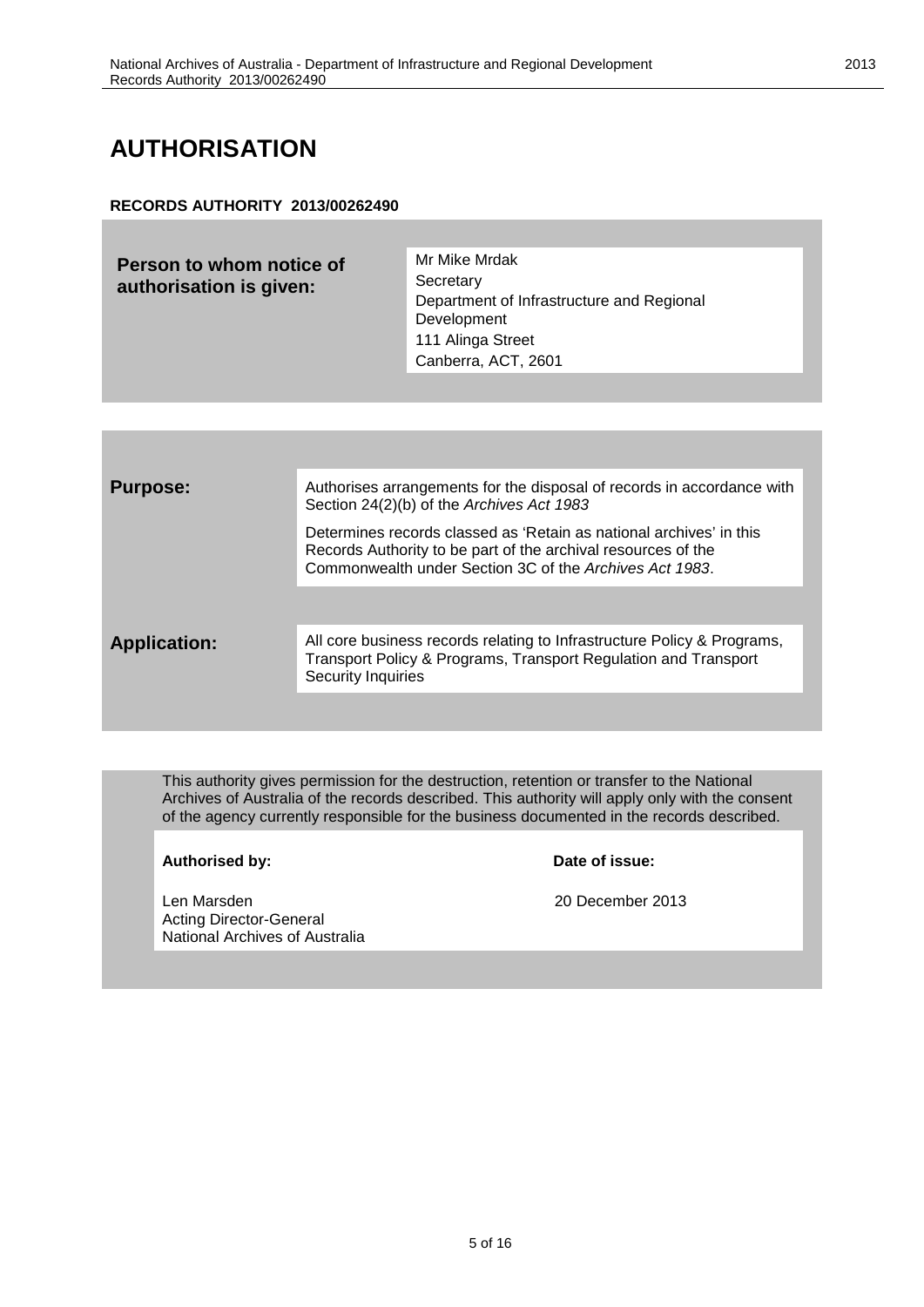### <span id="page-5-0"></span>**INFRASTRUCTURE POLICY & PROGRAMS**

The core business of providing improved infrastructure across Australia through investment in and coordination of transport and other infrastructure. Includes strategies, initiatives, frameworks, policies and programs, including funding developed and delivered in partnership with other Commonwealth agencies, State and Territory governments, and with the private, non-government sectors.

The **core activities** include:

- developing, implementing and reviewing national policy and guidelines;
- establishing frameworks for infrastructure programs, schemes and initiatives;
- developing and administering programs, schemes, initiatives and associated projects;
- reviewing and evaluating the effectiveness, performance and quality of programs, schemes and initiatives;
- determining and allocating grants, funds and other financial assistance to eligible recipients;
- conducting research;
- managing collections of statistical data;
- developing, implementing and reviewing industry standards;
- providing and receiving advice and briefings;
- managing and participating in committees, conferences, forums and working groups;
- preparing plans and reports;
- negotiating and establishing agreements;
- developing information products and guidance materials to educate and promote awareness; and
- awarding prizes and honours.

The performance of the core business is supported by **general activities** such as:

- developing, implementing and reviewing internal operating policies, procedures and guidelines;
- receiving and responding to routine enquiries; and
- preparing and delivering speeches.

*Cross references to AFDA Express records authority*

*For ceremonies and events held for the purposes of conferring infrastructure awards promoted by the agency, media releases and interviews, use COMMUNITY RELATIONS.*

*For records relating to the payment of fees associated with memberships to committees, meetings and other forums, use FINANCIAL MANAGEMENT.*

*For the development and provision of submissions to local governments relating to planning proposals, and participation into inquiries conducted by external agencies, use GOVERNMENT RELATIONS.*

*For tendering and contracting activities associated with the procurement of external service providers such as those providing commissioned research, use PROCUREMENT.*

*For records relating to the management of Commonwealth land (other than leased airports), such as Badgerys Creek, use PROPERTY MANAGEMENT.*

*For records relating to the development and review of legislation administered by the agency, use STRATEGIC MANAGEMENT.*

#### *Cross references to other records authorities*

*For advisory bodies, such as the Infrastructure Finance Working Groups (IFWG), use ADVISORY BODIES.*

*For the establishment and management of corporate entities set up to manage and/or administer schemes, use ESTABLISHING & MANAGING ENTITIES.*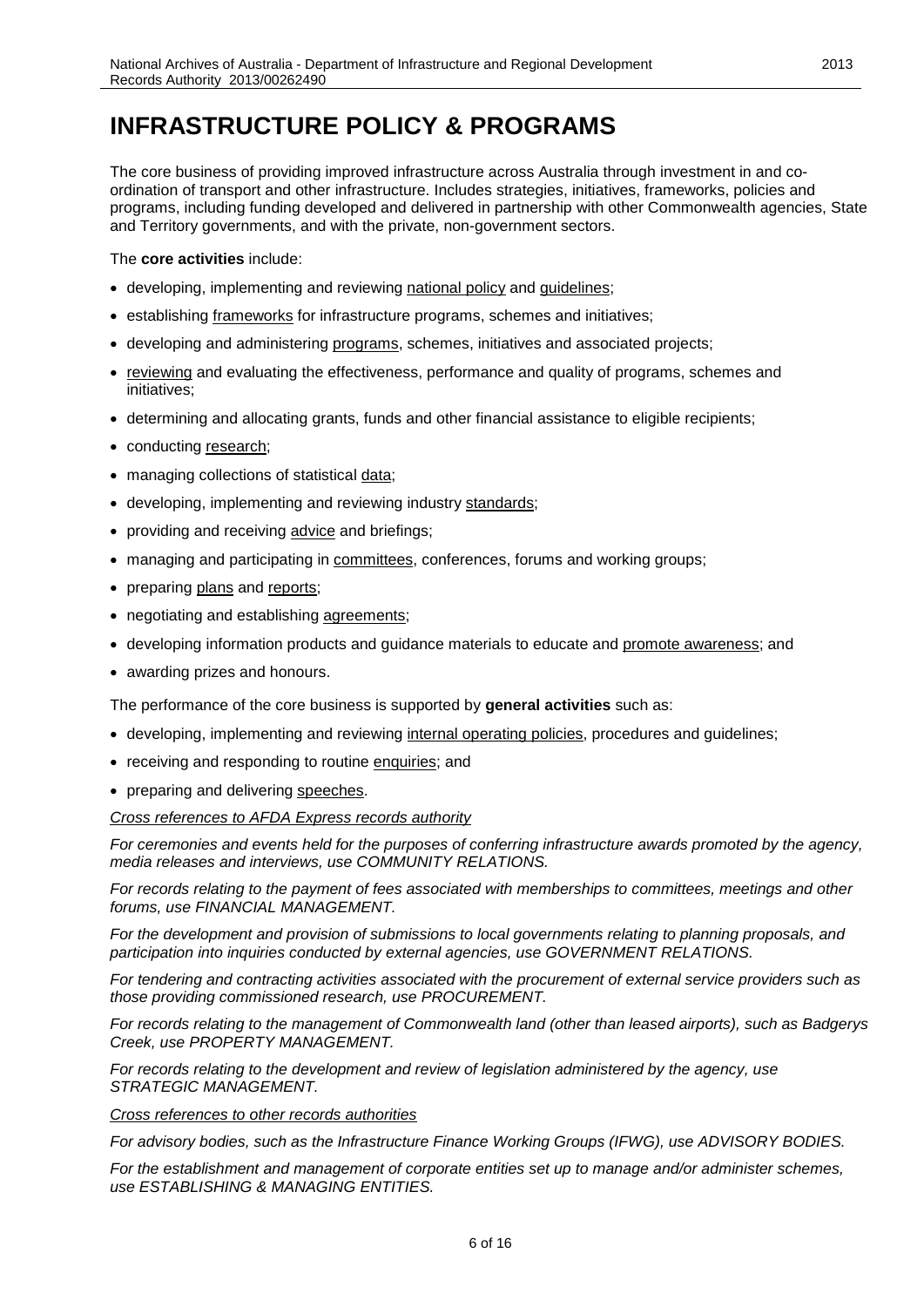# **INFRASTRUCTURE POLICY & PROGRAMS**

| <b>Class no</b> | <b>Description of records</b>                                                                                                                                                                                                                                                                                                                                                                                                                                                                                                          | <b>Disposal action</b>         |
|-----------------|----------------------------------------------------------------------------------------------------------------------------------------------------------------------------------------------------------------------------------------------------------------------------------------------------------------------------------------------------------------------------------------------------------------------------------------------------------------------------------------------------------------------------------------|--------------------------------|
| 61407           | Records documenting:<br>• development, implementation and review of national policy and guidelines,<br>including milestone documentation released for public comment, such as<br>background papers, issues papers, discussion papers, white papers and<br>stakeholder submissions and results of consultations and surveys;                                                                                                                                                                                                            | Retain as<br>national archives |
|                 | • establishment of high-level frameworks for programs, schemes and<br>initiatives. Includes Ministerial directions, proposals and business cases,<br>final versions of high-level plans and strategies, policies, criteria,<br>conditions, guidelines and implementation plans, results of industry and<br>stakeholder consultations, and records relating to the determination of<br>funding allocations for each program, scheme and/or initiative;                                                                                  |                                |
|                 | administration of programs, schemes and initiatives which are complex,<br>controversial and subject to intense external scrutiny. Includes the<br>determination and allocation of funding to eligible funding recipients (where<br>applicable), liaison and correspondence with stakeholders, project progress<br>reports, funding reports, status reports and project evaluation reports;                                                                                                                                             |                                |
|                 | • final versions of reports which evaluate and review the effectiveness,<br>performance and quality of programs, schemes and initiatives, includes<br>final versions of supporting research reports, and results of stakeholder<br>consultations;                                                                                                                                                                                                                                                                                      |                                |
|                 | • summary records of all funding applications, proposals, submissions and<br>funding decisions (both successful and unsuccessful);                                                                                                                                                                                                                                                                                                                                                                                                     |                                |
|                 | • final research reports and supporting documentation which provide<br>significant research and statistics. Includes terms of reference, discussion<br>papers, issues papers and working papers released for public comment,<br>submissions and results of stakeholder consultations, collections of<br>statistical data which inform formal statistical or research reports and/or<br>policy development and community understanding in relation to<br>infrastructure policy and programs;                                            |                                |
|                 | • development and review of industry standards, including terms of<br>reference, final versions of supporting research reports, draft standards<br>released for comment, results of stakeholder workshops and consultations,<br>and final standards;                                                                                                                                                                                                                                                                                   |                                |
|                 | • high-level advice and briefings to or from the Minister, heads of government<br>agencies, or senior management;                                                                                                                                                                                                                                                                                                                                                                                                                      |                                |
|                 | • development of high-level plans and reports provided to the Minister, heads<br>of government agencies, or senior management which are controversial,<br>subject to government level or media scrutiny, or which have far reaching<br>implications for infrastructure in Australia. Includes terms of reference,<br>drafts, background papers, issues papers, stakeholder submissions and<br>results of stakeholder consultations, final versions of plans and reports,<br>including final research reports and associated approvals; |                                |
|                 | • high-level agreements such as bilateral agreements with states and<br>territories, intergovernmental agreements, inter-agency and international<br>memoranda of understanding, agreements which establish significant<br>financial assistance, long term block funding arrangements or joint venture<br>arrangements;                                                                                                                                                                                                                |                                |
|                 | • high-level committees, forums and working groups set up to discuss and/or<br>determine policy and strategic infrastructure investment matters where the<br>agency provides the secretariat, or plays a significant role;                                                                                                                                                                                                                                                                                                             |                                |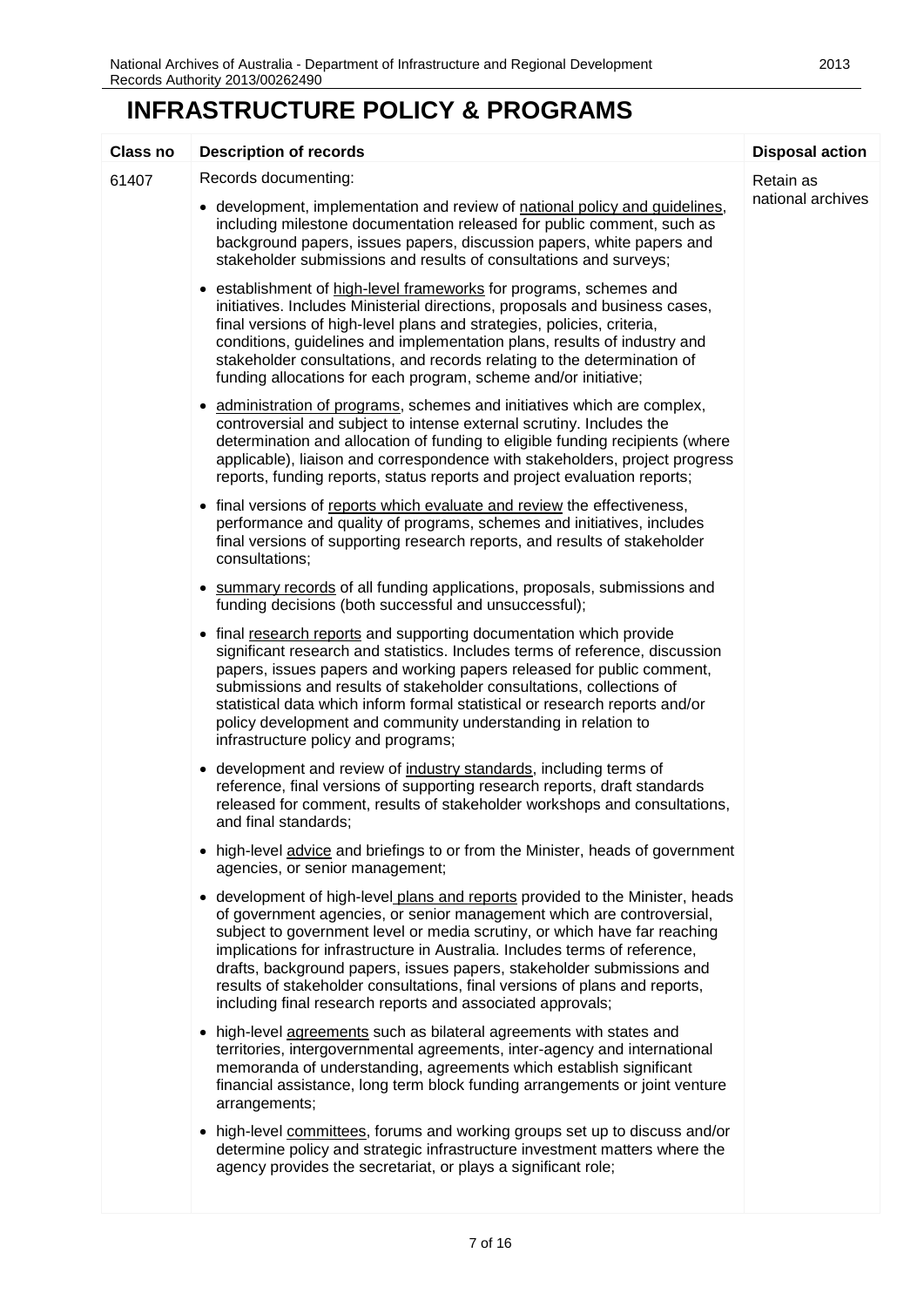### **INFRASTRUCTURE POLICY & PROGRAMS**

| Class no        | <b>Description of records</b>                                                                                                                                                                                                                                                                                                                                                                                                                                                                                              | <b>Disposal action</b>                        |
|-----------------|----------------------------------------------------------------------------------------------------------------------------------------------------------------------------------------------------------------------------------------------------------------------------------------------------------------------------------------------------------------------------------------------------------------------------------------------------------------------------------------------------------------------------|-----------------------------------------------|
| 61407<br>(cont) | • final versions of speeches made by the Minister or senior agency officers,<br>at major public events, conferences, workshops, seminars or other forums;<br>• successful nominations for <b>awards</b> and prizes which formally acknowledge<br>the contributions of organisations and individuals in responding to<br>infrastructure opportunities, challenges or other significant issues, eg the<br>Australian Smart Infrastructure Award; and<br>• final versions of proceedings of conferences hosted by the agency. |                                               |
| 61408           | Collections of statistical data which do not inform formal statistical reports,<br>policy development or community understanding in relation to infrastructure<br>policy and programs.                                                                                                                                                                                                                                                                                                                                     | Destroy 40 years<br>after action<br>completed |
| 61410           | Records documenting:<br>• administrative arrangements for committees, meetings and working groups,<br>speeches, conferences, forums or other events. Includes notices,<br>invitations, venue and facility bookings, catering arrangements, liaison with<br>organisers, timetables and schedules, programs and attendance<br>registration;<br>• receiving and responding to enquiries which require a standard/routine<br>response;                                                                                         | Destroy 2 years<br>after action<br>completed  |
|                 | • final versions of internal operational policies and procedures supporting the<br>infrastructure policy and programs core business; and<br>data requests and returns.                                                                                                                                                                                                                                                                                                                                                     |                                               |
| 61411           | Records documenting:<br>• routine operational administrative tasks supporting the core business; and<br>• infrastructure policy and program activities, other than those covered in<br>classes 61407 to 61410.                                                                                                                                                                                                                                                                                                             | Destroy 7 years<br>after action<br>completed  |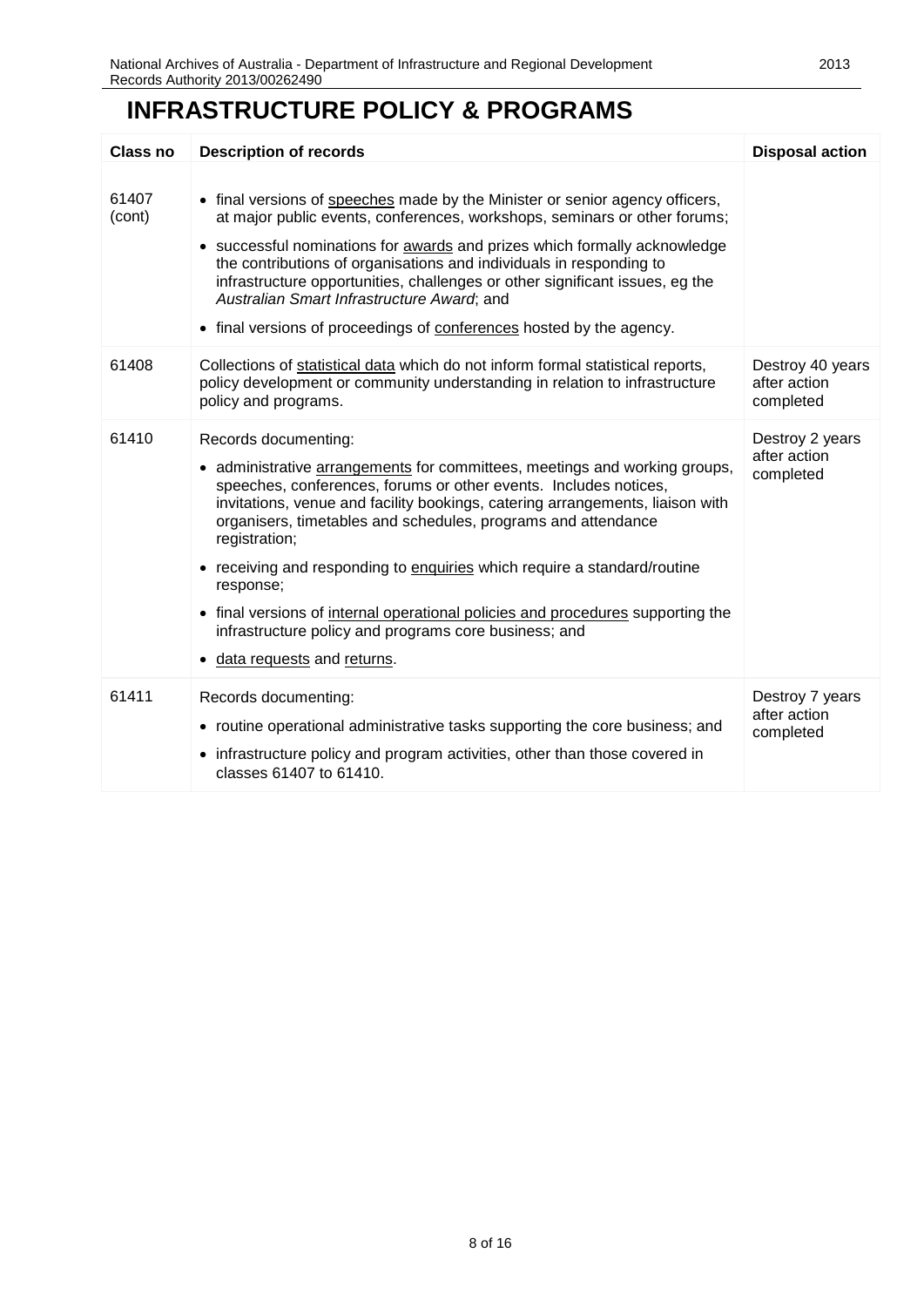### <span id="page-8-0"></span>**TRANSPORT POLICY & PROGRAMS**

The core business of establishing, coordinating and implementing whole-of-government reform initiatives, regulatory frameworks and high-level policies and programs for surface, road, maritime and aviation transport, such as those designed to identify, measure and reduce the impact of the Australian transport sector on the environment, and those developed to improve transport safety and security. Includes partnerships with other Commonwealth agencies, State, Territory and international governments and bodies, and with the private, non-government sectors.

#### The **core activities** include:

- developing, implementing and reviewing national policy and guidelines;
- establishing frameworks for transport programs, schemes and initiatives;
- developing and administering programs, schemes, initiatives and associated projects;
- reviewing and evaluating the effectiveness, performance and quality of programs, schemes and initiatives;
- determining and allocating funding to eligible recipients;
- conducting research;
- managing collections of statistical data;
- developing, implementing and reviewing industry rules and standards;
- preparing and issuing special security directions;
- providing and receiving advice and briefings;
- managing and participating in committees, conferences, forums and working groups;
- preparing plans and reports;
- negotiating and establishing agreements; and
- developing information products and guidance materials to educate and promote awareness.

The performance of the core business is supported by **general activities** such as:

- developing, implementing and reviewing internal operating policies, procedures and guidelines;
- receiving and responding to routine enquiries; and
- preparing and delivering speeches.

#### *Cross references to other areas of this records authority*

*For investment in and co-ordination of transport and other infrastructure, use INFRASTRUCTURE POLICY & PROGRAMS.*

*For the implementation of regulatory action, including compliance monitoring and enforcement activities associated with transport policies and programs, use TRANSPORT REGULATION.*

*For procedures, guidelines, guidance notes and information materials prepared to assist compliance with regulatory schemes, programs and initiatives, and which do not form part of the high level frameworks, use TRANSPORT REGULATION.*

*For the conduct of transport security inquiries by the agency, use TRANSPORT SECURITY INQUIRIES.*

*Cross references to AFDA Express records authority*

*For ceremonies and events held for the purposes of conferring industry awards promoted by the agency, media releases and interviews, use COMMUNITY RELATIONS.*

*For records relating to the payment of fees associated with memberships to committees, meetings and other forums, use FINANCIAL MANAGEMENT.*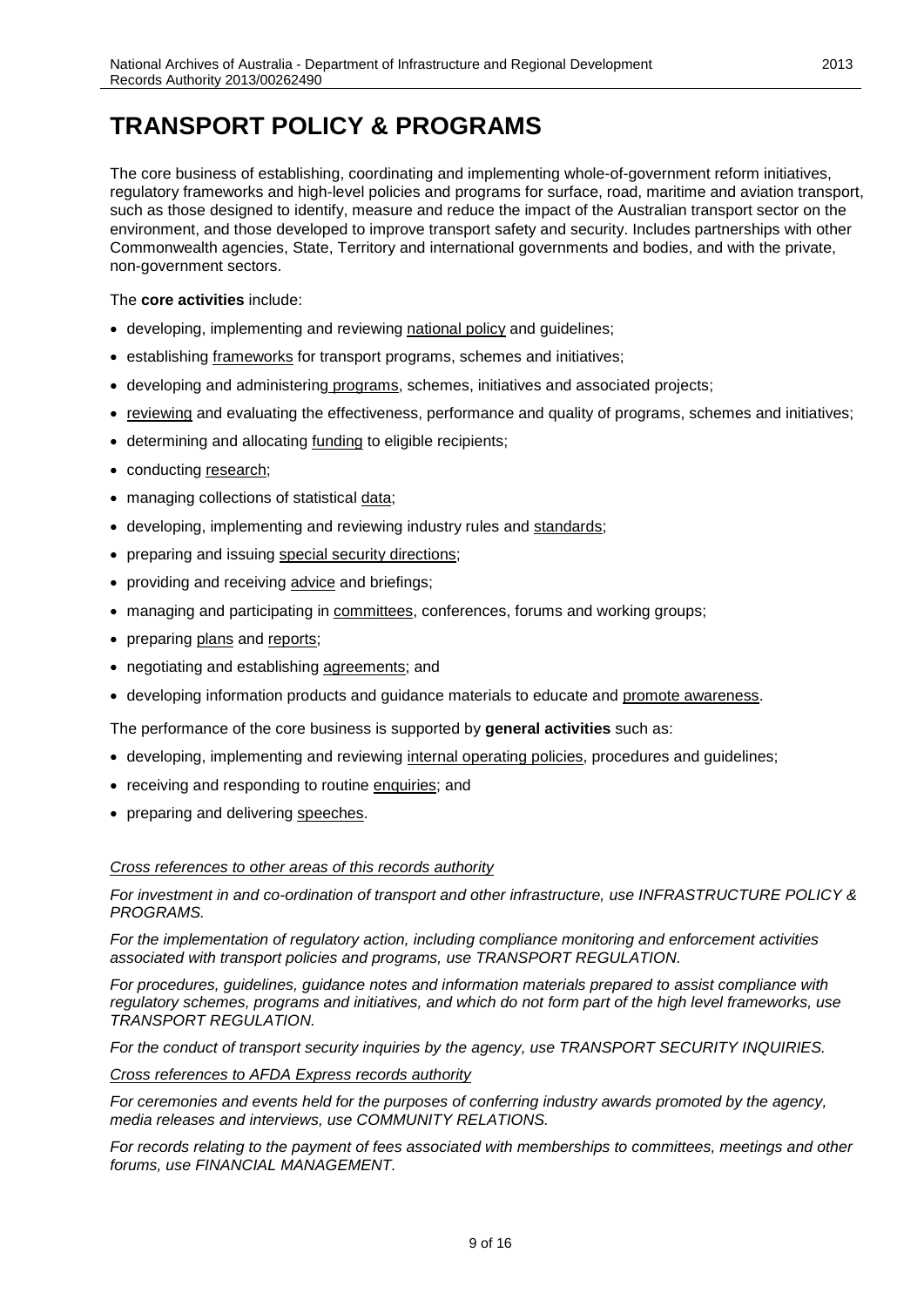### **TRANSPORT POLICY & PROGRAMS**

*For the development and provision of submissions to local governments relating to planning proposals and participation into inquiries conducted by external agencies such as the Productivity Commission, use GOVERNMENT RELATIONS.*

*For contracting external service providers such as those providing commissioned research, use PROCUREMENT.*

*For records relating to the management of Commonwealth land (other than leased airports), such as Badgerys Creek, use PROPERTY MANAGEMENT.*

*For records relating to the development and review of legislation administered by the agency, use STRATEGIC MANAGEMENT.*

*Cross references to other records authorities*

*For advisory bodies, such as the Infrastructure Finance Working Group (IFWG), use ADVISORY BODIES.*

*For the establishment and management of corporate entities set up to manage and/or administer schemes, use ESTABLISHING & MANAGING ENTITIES.*

| <b>Class no</b> | <b>Description of records</b>                                                                                                                                                                                                                                                                                                                                                                                                                                                              | <b>Disposal action</b>         |
|-----------------|--------------------------------------------------------------------------------------------------------------------------------------------------------------------------------------------------------------------------------------------------------------------------------------------------------------------------------------------------------------------------------------------------------------------------------------------------------------------------------------------|--------------------------------|
| 61412           | Records documenting:<br>• development and review of national policy and guidelines, including<br>milestone documentation released for public comment, such as background<br>papers, issues papers, discussion papers, white papers, stakeholder<br>submissions, and results of meetings, consultations and surveys;                                                                                                                                                                        | Retain as national<br>archives |
|                 | • establishment of high-level frameworks for programs, schemes and<br>initiatives. Includes Ministerial directions, proposals and business cases,<br>final versions of high level plans and strategies, policies, criteria, conditions,<br>guidelines and implementation plans, results of consultations with industry<br>and stakeholders, and records relating to the determination of funding<br>allocations for each program, scheme and/or initiative;                                |                                |
|                 | administration of programs, schemes, and initiatives which are complex,<br>controversial and subject to intense external scrutiny. Includes the<br>determination and allocation of funding to eligible funding recipients (where<br>applicable), liaison and correspondence with stakeholders, project progress<br>reports, funding reports, status reports and project evaluation reports;                                                                                                |                                |
|                 | • final versions of reports which evaluate and review the effectiveness,<br>performance and quality of programs, schemes and initiatives, includes<br>final versions of supporting research reports, and results of stakeholder<br>consultations;                                                                                                                                                                                                                                          |                                |
|                 | • summary records of all funding applications, proposals, submissions and<br>funding decisions (both successful and unsuccessful);                                                                                                                                                                                                                                                                                                                                                         |                                |
|                 | • final research reports and supporting documentation which provide<br>significant research and statistics. Includes terms of reference, discussion<br>papers, issues papers and working papers released for public comment,<br>submissions and results of stakeholder consultations, and collections of<br>statistical data which inform formal statistical or research reports and or<br>policy development and community understanding in relation to transport<br>policy and programs; |                                |
|                 | • development and review of industry rules and standards, including terms of<br>reference, issues papers, final versions of supporting research reports,<br>draft standards released for comment, stakeholder submissions and results<br>of test programs, stakeholder workshops and consultations, and final<br>standards;                                                                                                                                                                |                                |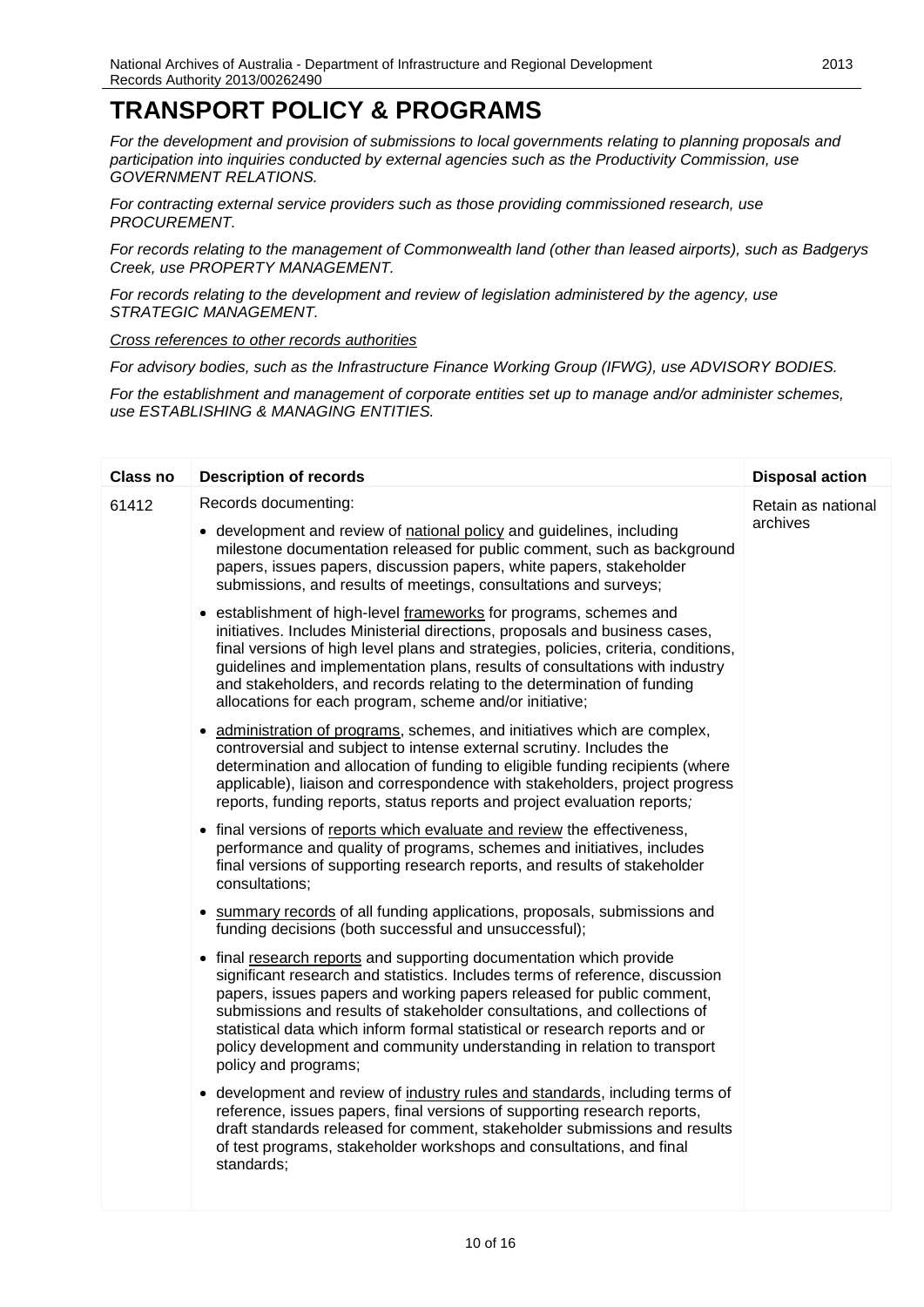### **TRANSPORT POLICY & PROGRAMS**

| <b>Class no</b> | <b>Description of records</b>                                                                                                                                                                                                                                                                                                                                                                                                                                                                                                                                                                                                                                                                                                                                                                                                                                                                                                                                                                                                                                                                                                                                                                                                                                                                                                                                                                                                                                                                                                                                                       | <b>Disposal action</b>                        |
|-----------------|-------------------------------------------------------------------------------------------------------------------------------------------------------------------------------------------------------------------------------------------------------------------------------------------------------------------------------------------------------------------------------------------------------------------------------------------------------------------------------------------------------------------------------------------------------------------------------------------------------------------------------------------------------------------------------------------------------------------------------------------------------------------------------------------------------------------------------------------------------------------------------------------------------------------------------------------------------------------------------------------------------------------------------------------------------------------------------------------------------------------------------------------------------------------------------------------------------------------------------------------------------------------------------------------------------------------------------------------------------------------------------------------------------------------------------------------------------------------------------------------------------------------------------------------------------------------------------------|-----------------------------------------------|
| 61412<br>(cont) | • special security directions prepared and issued in response to an identified<br>security threat;<br>• high-level advice and briefings to or from the Minister, heads of government<br>agencies, or senior management;<br>• development of high level plans and reports provided to the Minister, heads<br>of government agencies, or senior management which are controversial,<br>subject to government level or media scrutiny, or which have far reaching<br>implications for transport policy and programs in Australia. Includes terms<br>of reference, drafts, background papers, issues papers, stakeholder<br>submissions and results of stakeholder consultations, final versions of<br>plans and reports, including final research reports and associated<br>approvals;<br>high-level agreements such as bilateral agreements with states and<br>territories, intergovernmental agreements, inter-agency memoranda of<br>understanding, agreements which establish significant financial assistance,<br>long term block funding arrangements or joint venture arrangements;<br>• high-level committees, forums and working groups set up to discuss and/or<br>determine policy and strategic transport investment, safety or security<br>matters where the agency provides the secretariat, or plays a significant<br>role;<br>• final versions of speeches made by the Minister or senior agency officers,<br>at major public events, conferences, workshops, seminars or other forums;<br>and<br>• final versions of proceedings of conferences hosted by the agency. |                                               |
| 61413           | Collections of statistical data which do not inform formal statistical reports,<br>policy development or community understanding in relation to transport policy<br>and programs;                                                                                                                                                                                                                                                                                                                                                                                                                                                                                                                                                                                                                                                                                                                                                                                                                                                                                                                                                                                                                                                                                                                                                                                                                                                                                                                                                                                                   | Destroy 40 years<br>after action<br>completed |
| 61415           | Records documenting:<br>• administrative arrangements for committees, meetings and working groups,<br>speeches and presentations, conferences, forums or other events.<br>Includes notices, invitations, venue and facility bookings, catering<br>arrangements, liaison with organisers, timetables and schedules, programs,<br>attendance registration;<br>• receiving and responding to enquiries which require a standard/routine<br>response;<br>data requests and returns.                                                                                                                                                                                                                                                                                                                                                                                                                                                                                                                                                                                                                                                                                                                                                                                                                                                                                                                                                                                                                                                                                                     | Destroy 2 years<br>after action<br>completed  |
| 61416           | Records documenting:<br>• routine operational administrative tasks supporting the core business; and<br>• transport policy and program activities, other than those covered in classes<br>61412 to 61415.                                                                                                                                                                                                                                                                                                                                                                                                                                                                                                                                                                                                                                                                                                                                                                                                                                                                                                                                                                                                                                                                                                                                                                                                                                                                                                                                                                           | Destroy 7 years<br>after action<br>completed  |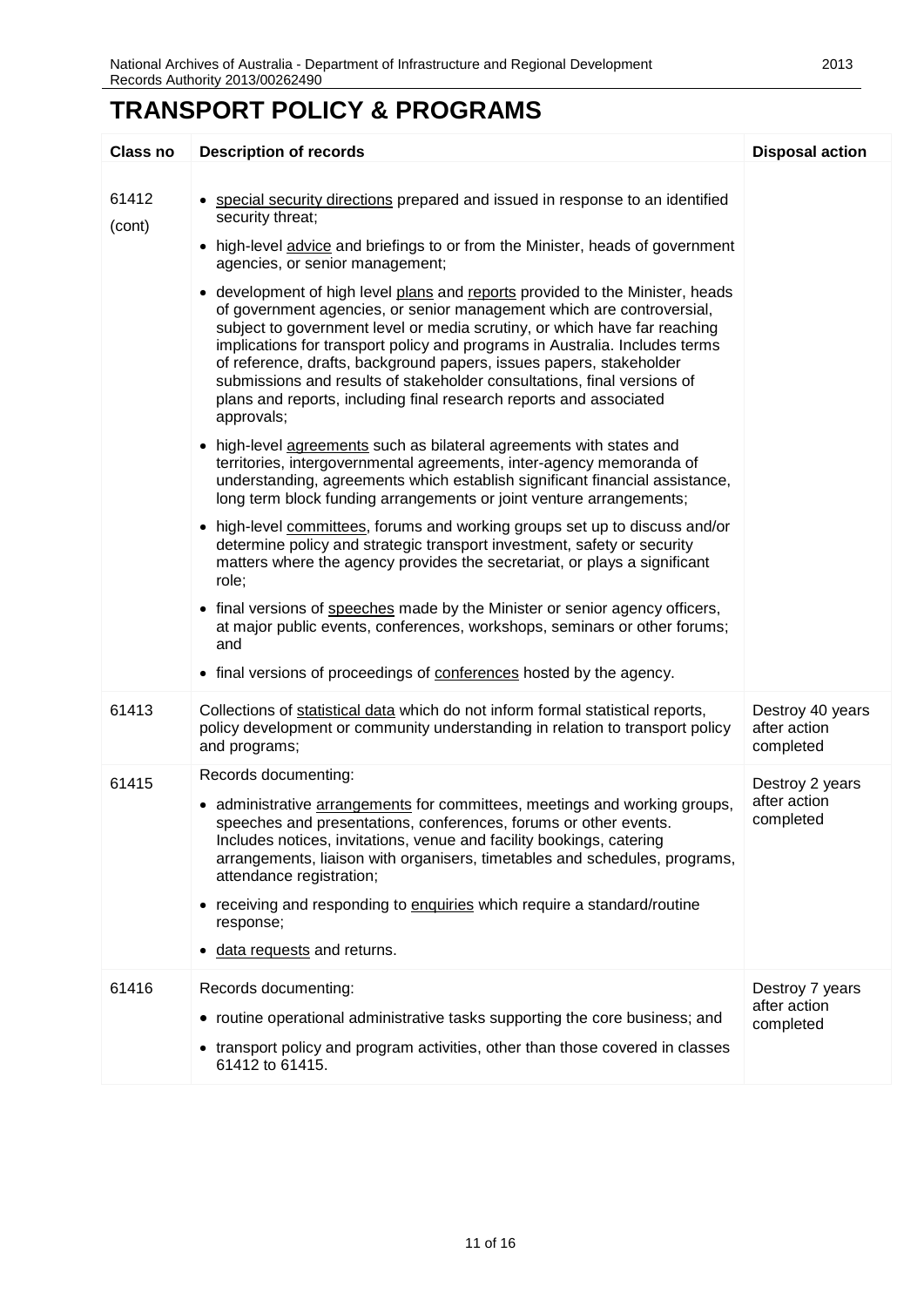### <span id="page-11-0"></span>**TRANSPORT REGULATION**

The core business of regulating transport industry operators and services across the areas of transport safety, vehicle importation, transport security, civil aviation and airports, maritime transport including shipping, and land transport including heavy vehicles and rail. Involves a range of regulatory activities including the conduct of inspections, airport lessee management, environmental compliance monitoring, including pollution and noise management, aircraft slot management, transport industry operator and facility licensing, registration and approvals.

#### The **core activities** include:

- compliance monitoring, reporting and enforcement, including carrying out audits and inspections;
- managing appeals;
- airport sale and lessee management;
- managing vehicle recalls, including safety investigations;
- processing licences, permits, registrations and regulatory approvals;
- reporting aviation and maritime security incidents;
- developing procedures and guidelines;
- developing and maintaining registers;
- managing collections of statistical data;
- providing and receiving advice and briefings;
- preparing reports; and;
- developing information products, training and guidance materials to educate and promote awareness.

The performance of the core business is supported by **general activities** such as:

- managing arrangements for audits, inspections and other compliance monitoring and enforcement activities;
- managing committees, meetings, working groups, forums and other events;
- developing and reviewing internal operating policies and procedures and guidelines; and
- receiving and responding to routine enquiries.

#### *Cross references to other areas of this records authority*

*For the establishment and/or review of regulatory programs, schemes and initiatives, including high level plans and strategies, policies, procedures, guidelines which outline regulatory responsibilities, use TRANSPORT POLICY & PROGRAMS.*

*For producing research reports supporting the development of transport or infrastructure policy and programs, and for collections of statistical data which inform research and formal statistical reports use TRANSPORT POLICY & PROGRAMS & INFRASTRUCTURE POLICY & PROGRAMS.*

*For the establishment of agreements with issuing bodies, or other government departments and agencies to administer regulatory programs, schemes and initiatives, use TRANSPORT POLICY & PROGRAMS.*

*For the development of standards, such as the Australian Design Rules (ADRs), use TRANSPORT POLICY & PROGRAMS.*

#### *Cross references to AFDA Express records authority*

*For media releases and interviews, use COMMUNITY RELATIONS.*

*For records relating to compensation for damaged electronic equipment, or unnecessary delays as a result of compliance monitoring activities, use COMPENSATION.*

*For records relating to the payment of fees, fines or other monies associated with regulated activities, use FINANCIAL MANAGEMENT.*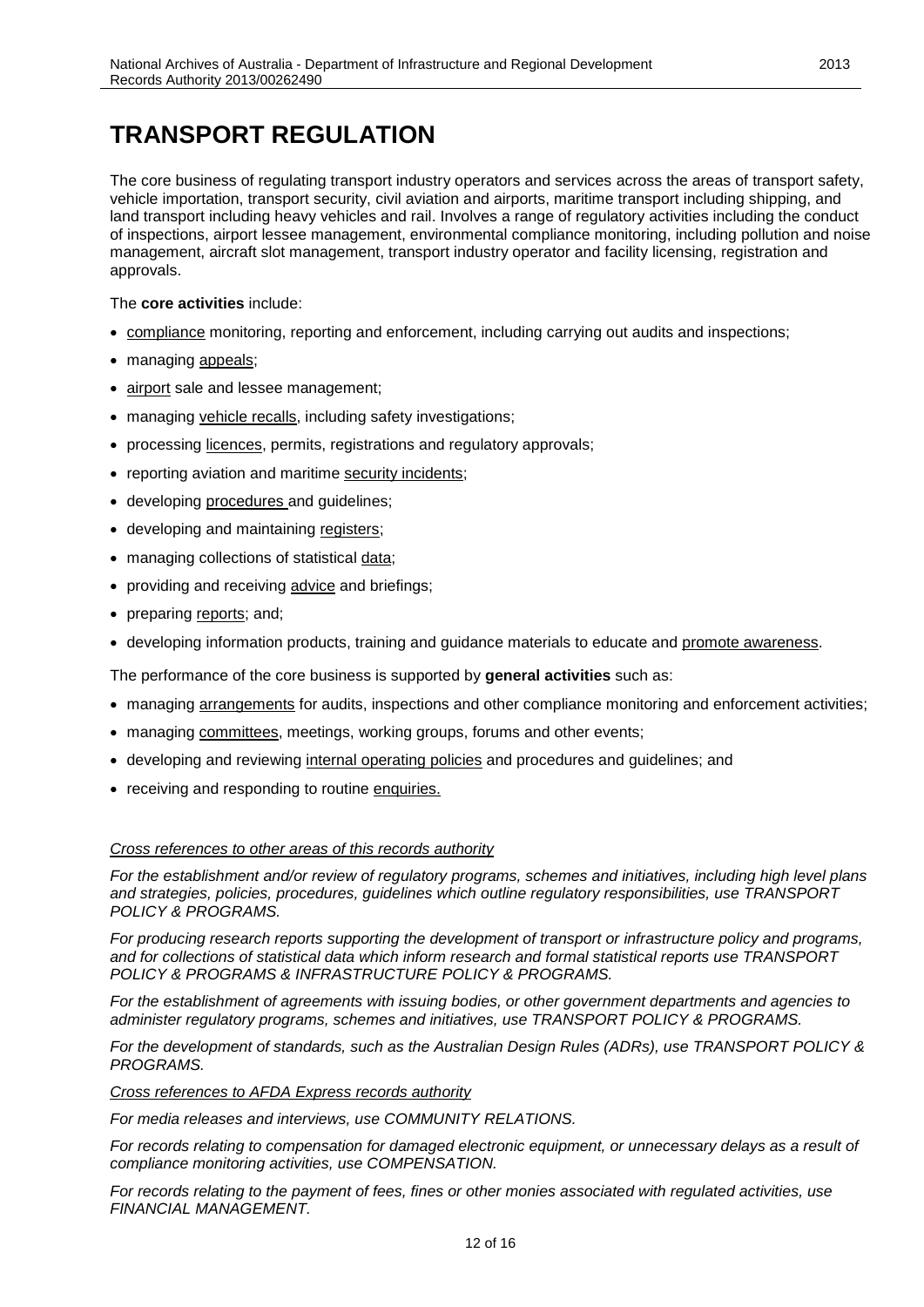### **TRANSPORT REGULATION**

*For the agency's annual reporting requirements and participation in formal inquiries into its activities, use GOVERNMENT RELATIONS.*

*For records relating to the recruitment of officers, inspectors or controllers for the purposes of carrying out regulatory compliance monitoring and enforcement activities on behalf of the agency, use PERSONNEL.*

*For managing the acquisition of goods and services, or for tendering and contracting arrangements, use PROCUREMENT.*

*For records relating to the management of Commonwealth land (other than leased airports), such as Badgerys Creek use PROPERTY MANAGEMENT.*

*For records relating to the development and review of legislation administered by the agency, use STRATEGIC MANAGEMENT.*

#### *Cross references to other records authorities*

*For the establishment and management of corporate entities set up to manage and/or administer schemes, use ESTABLISHING & MANAGING ENTITIES.*

| <b>Class no</b> | <b>Description of records</b>                                                                                                                                                                                                                                                                                                                                                                                                                                                                                                                         | <b>Disposal action</b>                        |
|-----------------|-------------------------------------------------------------------------------------------------------------------------------------------------------------------------------------------------------------------------------------------------------------------------------------------------------------------------------------------------------------------------------------------------------------------------------------------------------------------------------------------------------------------------------------------------------|-----------------------------------------------|
| 61417           | Records documenting:                                                                                                                                                                                                                                                                                                                                                                                                                                                                                                                                  | Retain as national<br>archives                |
|                 | • high-level advice, briefings or reports to or from the Minister, heads of<br>government agencies, or other senior management;                                                                                                                                                                                                                                                                                                                                                                                                                       |                                               |
|                 | • compliance monitoring, reporting and enforcement activities of serious or<br>controversial cases of non-compliance, such as those that attract<br>parliamentary or media attention, or result in substantial changes to<br>agency policy and processes;                                                                                                                                                                                                                                                                                             |                                               |
|                 | appeals against decisions that are considered significant, controversial,<br>where precedents are set, or which attract significant public interest or<br>media attention. Includes appeals to higher authorities, such as the<br>Federal Court;                                                                                                                                                                                                                                                                                                      |                                               |
|                 | processing of approvals, declarations and determinations and supporting<br>records that are considered to be of national interest, subject to intense<br>public debate, or media or government-level scrutiny, such as approval of<br>airport Master Plans, Major Development Plans and environment<br>strategies for leased federal airports. Includes results of public<br>consultations, reports and papers released for public comment,<br>declarations and determinations, Ministerial approvals and/or refusals, and<br>subsequent revocations; |                                               |
|                 | • high-level committees, forums and working groups set up to monitor and<br>assess transport regulatory matters where the agency provides the<br>secretariat, or plays a significant role;                                                                                                                                                                                                                                                                                                                                                            |                                               |
|                 | • final versions of high level guidelines and procedures approved by the<br>Minister, and which do not form part of high level frameworks for<br>regulatory programs, schemes and initiatives; and                                                                                                                                                                                                                                                                                                                                                    |                                               |
|                 | • sale of airports, including sale negotiations, agreements and tripartite<br>deeds.                                                                                                                                                                                                                                                                                                                                                                                                                                                                  |                                               |
| 61418           | Collections of statistical data which do not inform formal statistical reports,<br>policy development or community understanding in relation to infrastructure<br>and transport policy and programs.                                                                                                                                                                                                                                                                                                                                                  | Destroy 40 years<br>after action<br>completed |
| 61419           | Records documenting the processing of vehicle import approvals and<br>certifications (Identification Plate Approvals) for non special purpose heavy<br>vehicles, such as trucks and buses.                                                                                                                                                                                                                                                                                                                                                            | Destroy 30 years<br>after action<br>completed |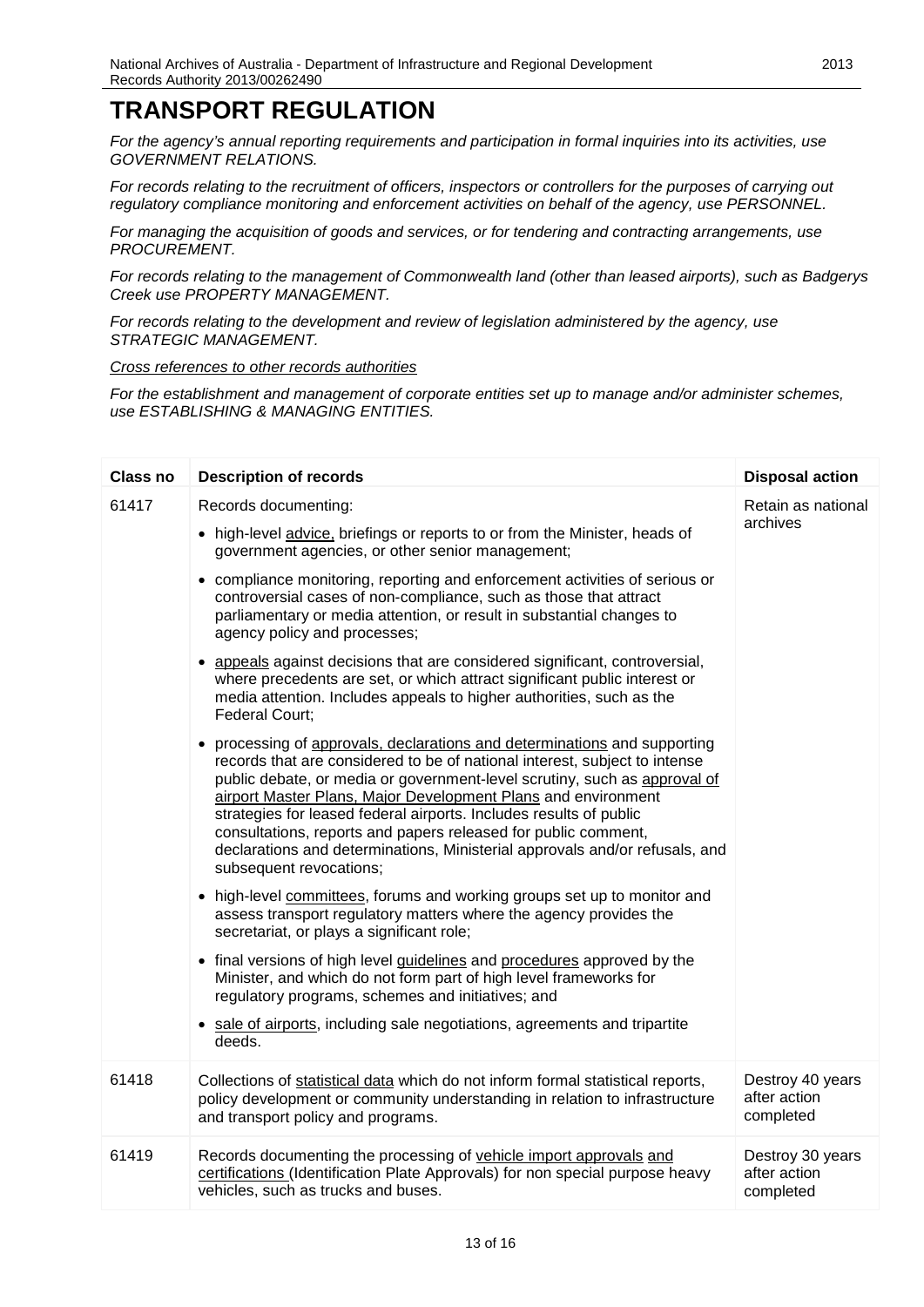# **TRANSPORT REGULATION**

| <b>Class no</b> | <b>Description of records</b>                                                                                                                                                                                                                                                                                                                                             | <b>Disposal action</b>                        |
|-----------------|---------------------------------------------------------------------------------------------------------------------------------------------------------------------------------------------------------------------------------------------------------------------------------------------------------------------------------------------------------------------------|-----------------------------------------------|
| 61420           | Records documenting:                                                                                                                                                                                                                                                                                                                                                      | Destroy 20 years<br>after action              |
|                 | • establishment and ongoing management of airport leases, including lease<br>agreements and transfer of rights instruments, ex gratia land tax deeds,<br>and ongoing liaison with airport lessee companies on airport regulation<br>and lease management;                                                                                                                 | completed                                     |
|                 | registers of licences, permits, certificates, or other approvals granted to<br>transport industry operators and facilities, such as the Register of<br>Automotive Workshops (RAWS), Register of Specialist and Enthusiast<br>Vehicles and Register of Available Capacity and register of Cargo Agents;                                                                    |                                               |
|                 | processing of vehicle import approvals and certifications (Identification<br>$\bullet$<br>Plate Approvals) for special purpose vehicles, such as cranes, mobile<br>drilling rigs, street sweepers and garbage trucks; and                                                                                                                                                 |                                               |
|                 | • compliance monitoring, reporting and enforcement activities, which are not<br>considered serious or controversial cases of non-compliance, and which<br>do not result in substantial changes to agency policy and processes.                                                                                                                                            |                                               |
|                 | For compliance monitoring activities which result in significant investigation<br>and enforcement action, and which result in substantial changes to agency<br>policy and processes use class 61417                                                                                                                                                                       |                                               |
|                 | For routine compliance monitoring activities which do not result in<br>enforcement action use class 61424                                                                                                                                                                                                                                                                 |                                               |
| 61421           | Records documenting the management and investigation of vehicle recalls.<br>Includes defect notifications, safety investigations, liaison with<br>manufacturers, requests to initiate recalls, and advice, reports and<br>notifications on progress and/or the status of recall campaigns.                                                                                | Destroy 15 years<br>after action<br>completed |
| 61422           | Records documenting the processing of vehicle import approvals and<br>certifications (Identification Plate Approvals) for light vehicles, such as cars.                                                                                                                                                                                                                   | Destroy 10 years<br>after action<br>completed |
| 61423           | Records documenting:<br>• administrative arrangements for committees, meetings and working<br>groups, speeches, conferences, forums or other events. Includes notices,<br>invitations, venue and facility bookings, catering arrangements, liaison<br>with organisers, timetables and schedules, programs, attendance<br>registration;<br>data requests and returns.<br>٠ | Destroy 2 years<br>after action<br>completed  |
| 61424           | Records documenting:<br>• routine operational administrative tasks supporting the core business; and<br>transport regulation activities, other than those covered in classes 61417<br>to 61423.                                                                                                                                                                           | Destroy 7 years<br>after action<br>completed  |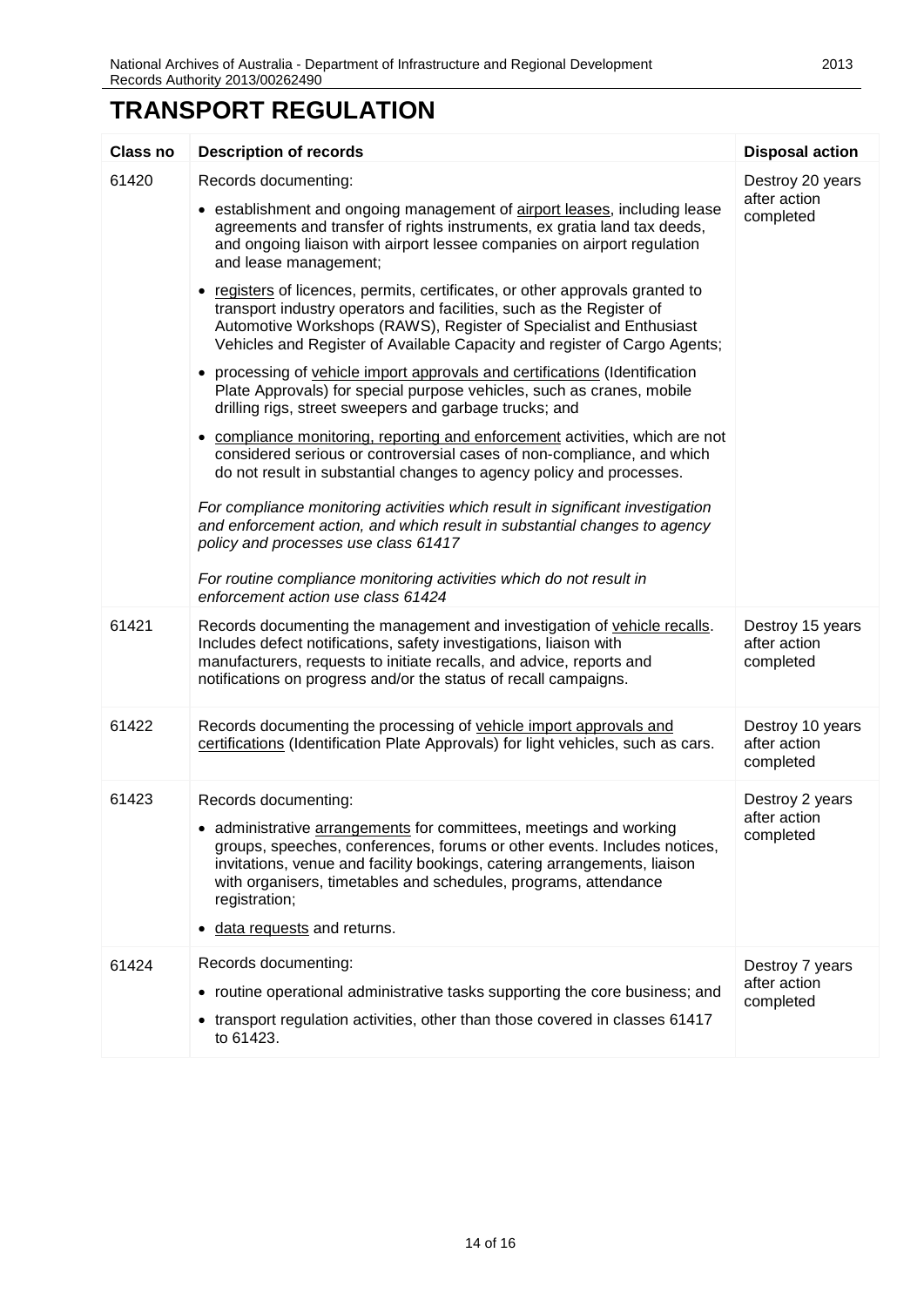### <span id="page-14-0"></span>**TRANSPORT SECURITY INQUIRIES**

The core business of conducting independent inquiries into and reporting on major transport security or offshore transport security incidents by the Inspector of Transport Security at the direction of the Minister, including serious breaches of regulatory obligations by regulated parties, transport security related incidents leading to death or a major event, or series of incidents that point to a systematic failure of road, rail, aviation or maritime transport security regulation systems, or security regulated offshore facilities. Includes national threat and risk assessment inquiries, liaising with stakeholders, conducting research, site visits and preparation of reports, recommendations, options and guidelines.

#### The **core activities** include:

- receiving ministerial directives and terms of reference for inquiries;
- delegating powers and functions to inquiry staff, or other persons assisting with an inquiry, including issuing certificates;
- gathering and analysing intelligence to support inquiries including requests for and receipt of, advice, reports and information, including restricted information, conducting site visits, liaison, meetings and interviews with stakeholders;
- establishing security, custody, access and use procedures for information provided or received in the conduct of an inquiry;
- managing the disclosure of protected or restricted information including the referral of information or matters to other bodies;
- reporting outcomes of inquiries, including the management of submissions and stakeholder consultations as part of the inquiry report development process; and
- providing and receiving advice and briefings in relation to inquiries, including the development of advisory guidelines.

The performance of the core business is supported by **general activities** such as:

- managing the inquiry process, such as arrangements for site visits and assessments, meetings and/or interviews; and
- receiving and responding to routine enquiries.

#### *Cross references to other areas of this records authority*

*For the establishment and management of transport security policies, programs, schemes and initiatives, use TRANSPORT POLICY & PROGRAMS.*

*For the implementation of regulatory action, including compliance monitoring and enforcement activities associated with transport security policies and programs, use TRANSPORT REGULATION.*

*Cross references to AFDA Express records authority*

*For media releases and interviews, use COMMUNITY RELATIONS.*

*For the payment of compensation for damage to property as a result of actions of the agency, use COMPENSATION.*

*For the agency's annual reporting requirements, use GOVERNMENT RELATIONS.*

*For the issuing and management of security cards/passes for the purposes of entering and/or searching premises as part of the inquiry process, use PERSONNEL.*

*For managing the acquisition of goods and services, or for tendering and contracting arrangements, including contracts for expert panels, use PROCUREMENT.*

#### *Cross references to other records authorities*

*For the appointment of statutory appointees, use ESTABLISHING & MANAGING ENTITIES.*